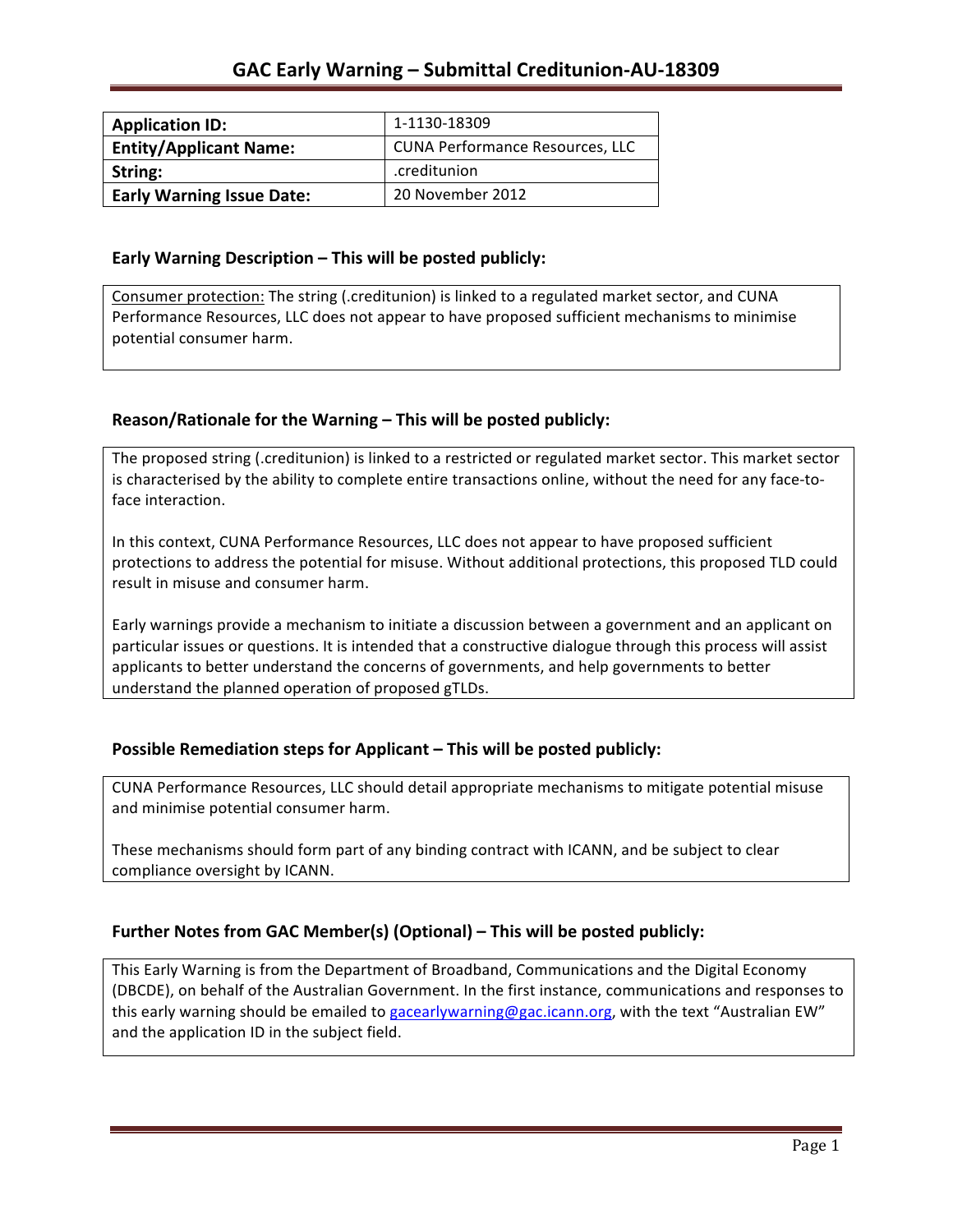# **INFORMATION FOR APPLICANTS**

## **About GAC Early Warning**

The GAC Early Warning is a notice only. It is not a formal objection, nor does it directly lead to a process that can result in rejection of the application. However, a GAC Early Warning should be taken seriously as it raises the likelihood that the application could be the subject of GAC Advice on New gTLDs or of a formal objection at a later stage in the process. Refer to section 1.1.2.4 of the Applicant Guidebook (http://newgtlds.icann.org/en/applicants/agb) for more information on GAC Early Warning.

# **Instructions if you receive the Early Warning**

**ICANN** strongly encourages you work with relevant parties as soon as possible to address the concerns **voiced in the GAC Early Warning.** 

### **Asking questions about your GAC Early Warning**

If you have questions or need clarification about your GAC Early Warning, please contact gacearlywarning@gac.icann.org. As highlighted above, ICANN strongly encourages you to contact gacearlywarning@gac.icann.org as soon as practicable regarding the issues identified in the Early Warning. 

### **Continuing with your application**

If you choose to continue with the application, then the "Applicant's Response" section below should be completed. In this section, you should notify the GAC of intended actions, including the expected completion date. This completed form should then be sent to gacearlywarning@gac.icann.org. If your remediation steps involve submitting requests for changes to your application, see the change request process at http://newgtlds.icann.org/en/applicants/customer-service/change-requests.

In the absence of a response, ICANN will continue to process the application as submitted.

### **Withdrawing your application**

If you choose to withdraw your application within the 21-day window to be eligible for a refund of 80% of the evaluation fee (USD 148,000), please follow the withdrawal process published at http://newgtlds.icann.org/en/applicants/customer-service/withdrawal-refund. Note that an application can still be withdrawn after the 21-day time period; however, the available refund amount is reduced. See section 1.5 of the Applicant Guidebook.

For questions please contact: gacearlywarning@gac.icann.org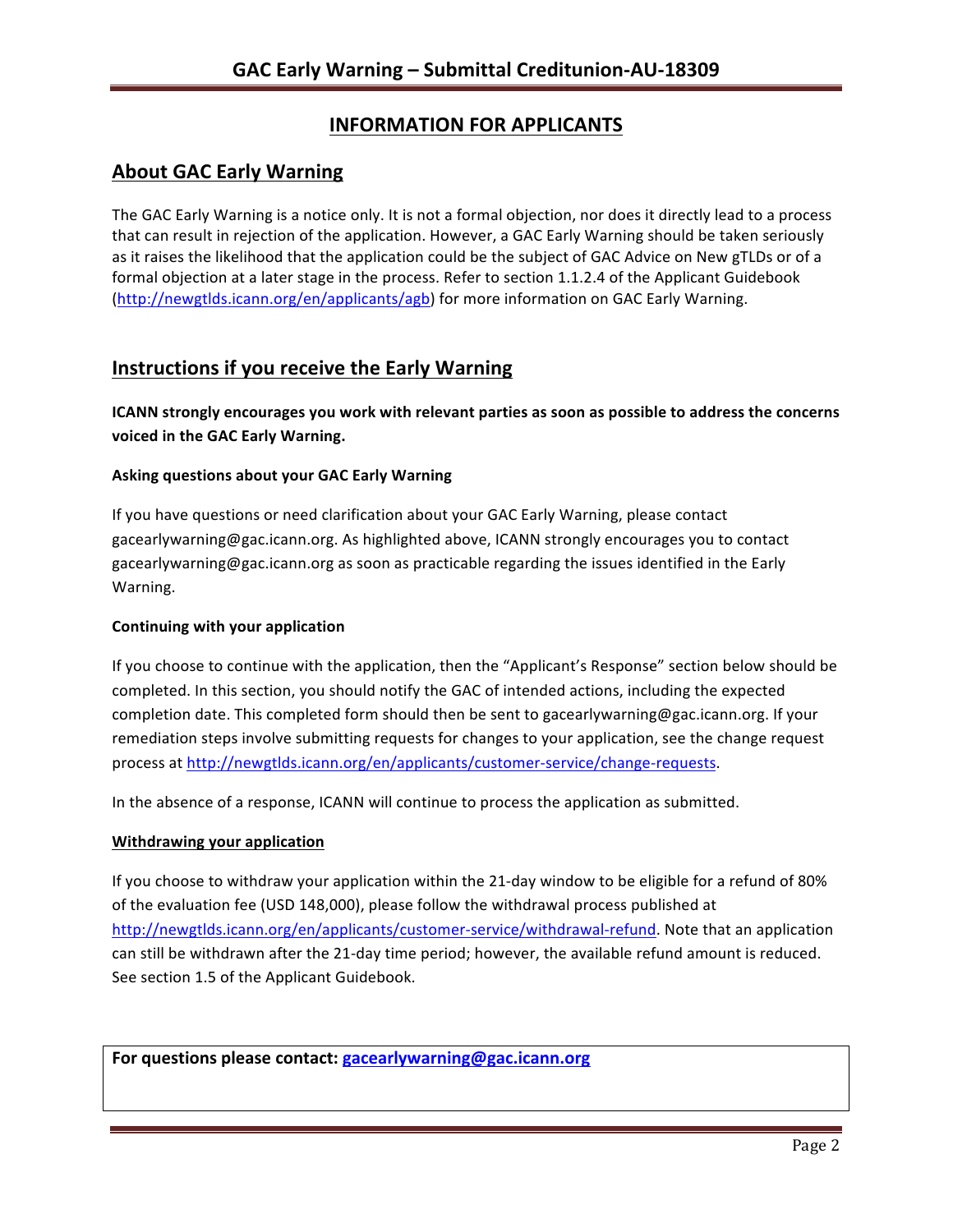**Applicant Response:**